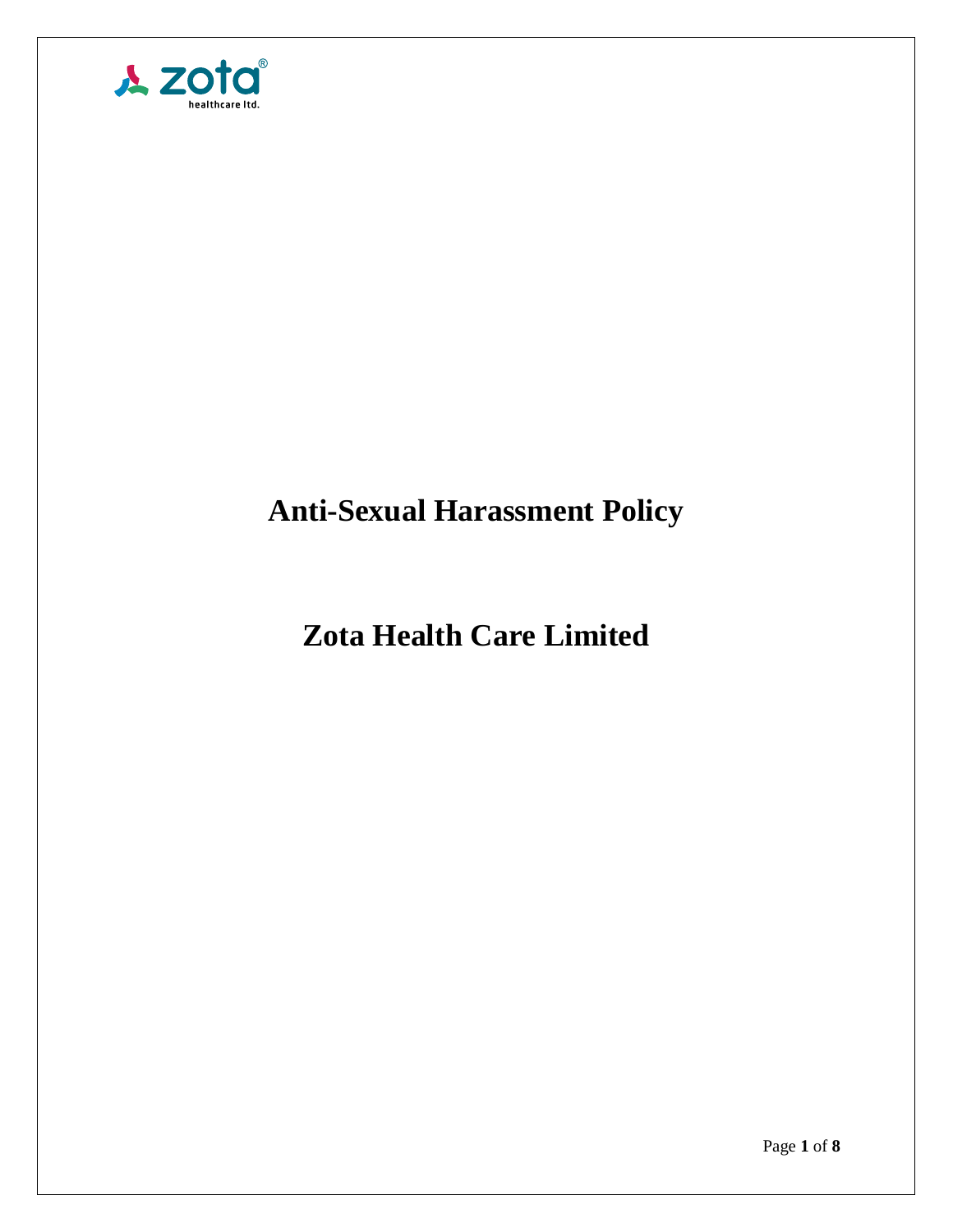

| <b>Content</b> | Page No. |
|----------------|----------|
|                |          |
|                |          |
|                |          |
|                |          |
|                |          |
|                |          |
|                |          |
|                |          |
|                |          |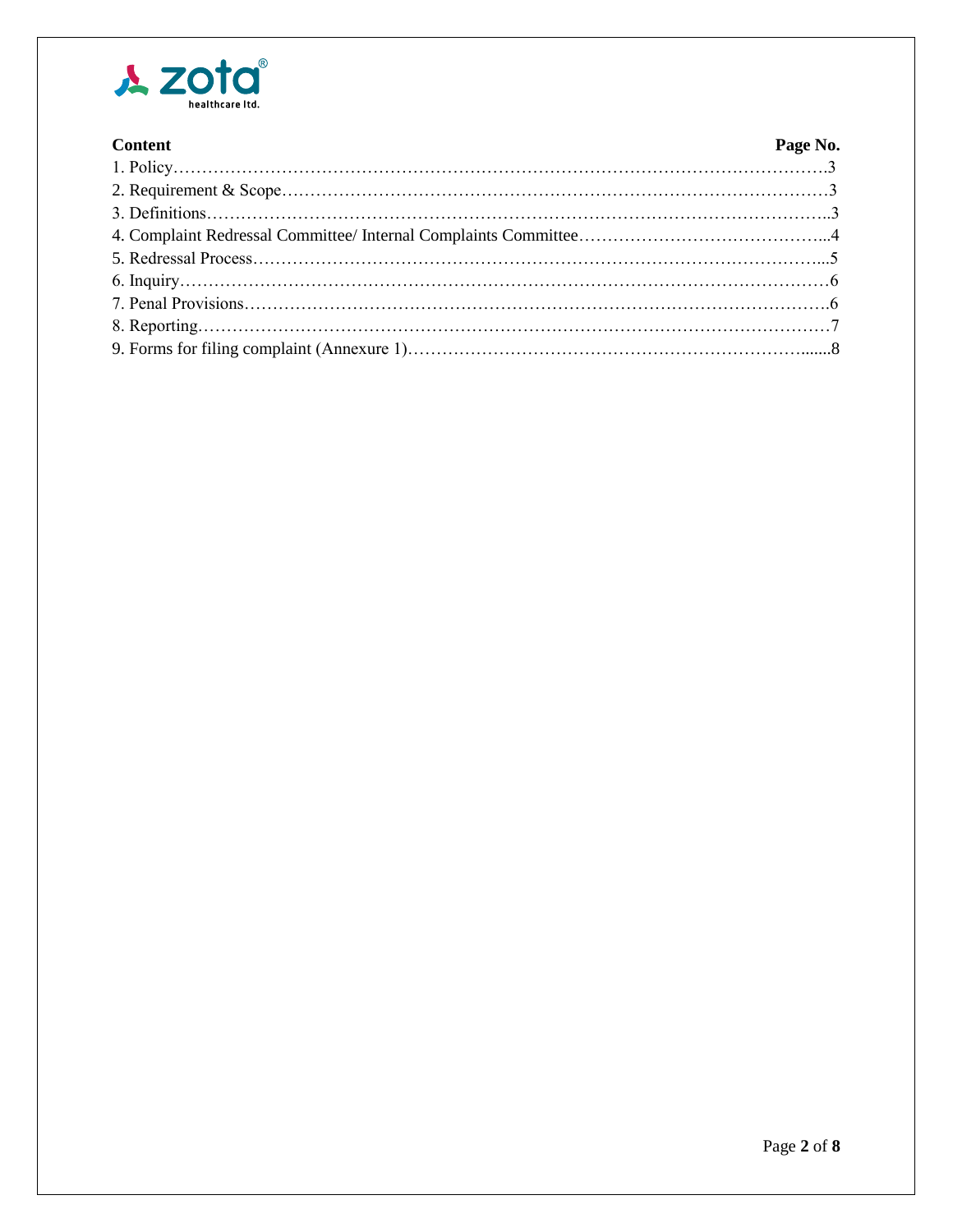

#### **1. Policy:**

At ZOTA HEALTH CARE LIMITED (the "Company') we believe to providing equal opportunity to every employee without any discrimination of race, gender, cast, religion, colour or maternity status. We are committed to provide safest working environment to our employees so our employees can work freely without any fear. The Company is committed to provide sexual harassment free work environment to employees.

#### **2. Requirement and Scope:**

The Company has adopted this policy on anti-sexual harassment to comply with the requirements of the provisions of The Sexual Harassment at Workplace (Prevention, Prohibition and Redressal) Act, 2013. This act is come into force to protect the women against the sexual harassment at workplace and prevention and redressal of complaints of sexual harassment and matters ancillary and incidental thereto.

This Policy is restricted to followings for all the woman employees:

- At all business locations of the Company i.e. at Corporate Office, Branch Office, Plant, etc.
- Any other external location which is visited by the employees for Company's work.
- Any mode of transport, if any, provided by the Company.

#### **3. Definitions:**

#### **3.1 Aggrieved Women:**

An Aggrieved Women means in relation to a workplace, a woman, of any age whether employed or not, who alleges to have been subjected to any act of sexual harassment.

#### **3.2 Company:**

Company means ZOTA HEALTH CARE LIMITED established under provisions of Companies Act, 1956.

#### **3.3 Complainant:**

A complainant means any women who make a complaint alleging Sexual Harassment under this policy.

#### **3.4 Employee:**

An employee means a person employed with the Company for any work on permanent, temporary, part time, contract basis or daily wages basis, either directly or through any labor contractor or an agent.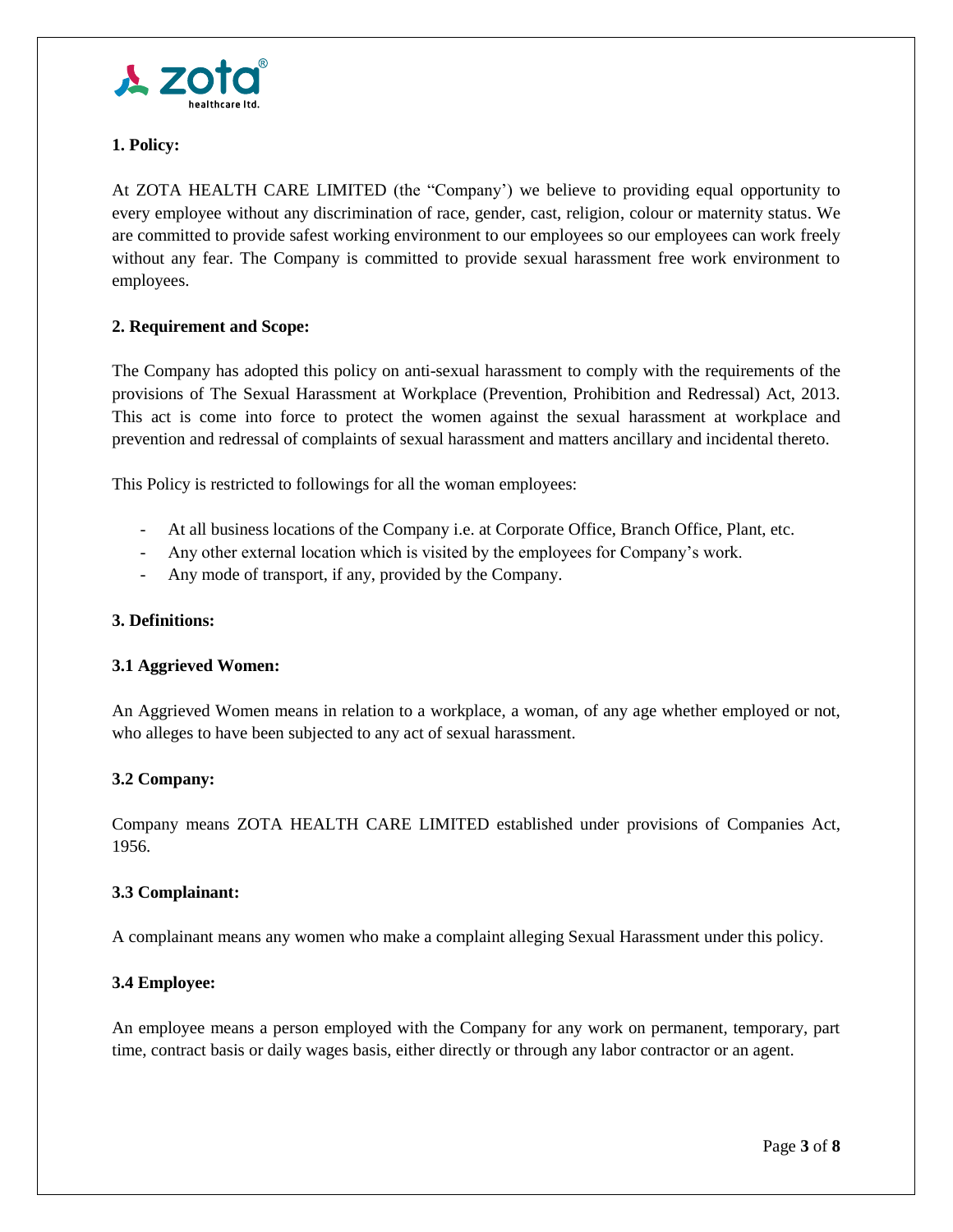

#### **3.5 Sexual Harassment:**

Sexual Harassment included any one or more of the following unwelcome acts or behavior (Whether directly or implication) namely:-

- (i) physical contact and advances;
- (ii) a demand or request for sexual favours;
- (iii) making sexually coloured remarks;
- (iv) showing pornography; or
- (v) any other unwelcomed physical, verbal or non-verbal conduct of sexual nature.

#### **3.6 Respondent:**

A Respondent means the person against whom charges or complaint has been made or lodge.

#### **3.7 Workplace:**

Workplace includes;

- (i) offices, Premises, branches, Plants, unites, locations or institutes which is established owned and controlled by the Company.
- (ii) Any of the places which is visited by the woman employee for the Company's work or any of the work which has been handed over to her.
- (iii) Transport facilities which are provided by the Company.

#### **4. Complaint Redressal Committee/ Internal Complaints Committee:**

As per the requirement of provisions of "The Sexual Harassment at Workplace (Prevention, Prohibition and Redressal) Act, 2013, Company has constituted Internal Complaints Committee for protecting, prevention and redressal of sexual harassment of woman. The constitution of Internal Complaints Committee is as below:

- Mrs. Heli Shah Chairperson/ Presiding officer
- Mr. Ratilal Harkhani Member
- Mrs. Hina Viralkumar Mandviwala Member
- Ms. Vibhaben V. Parekh– NGO Representative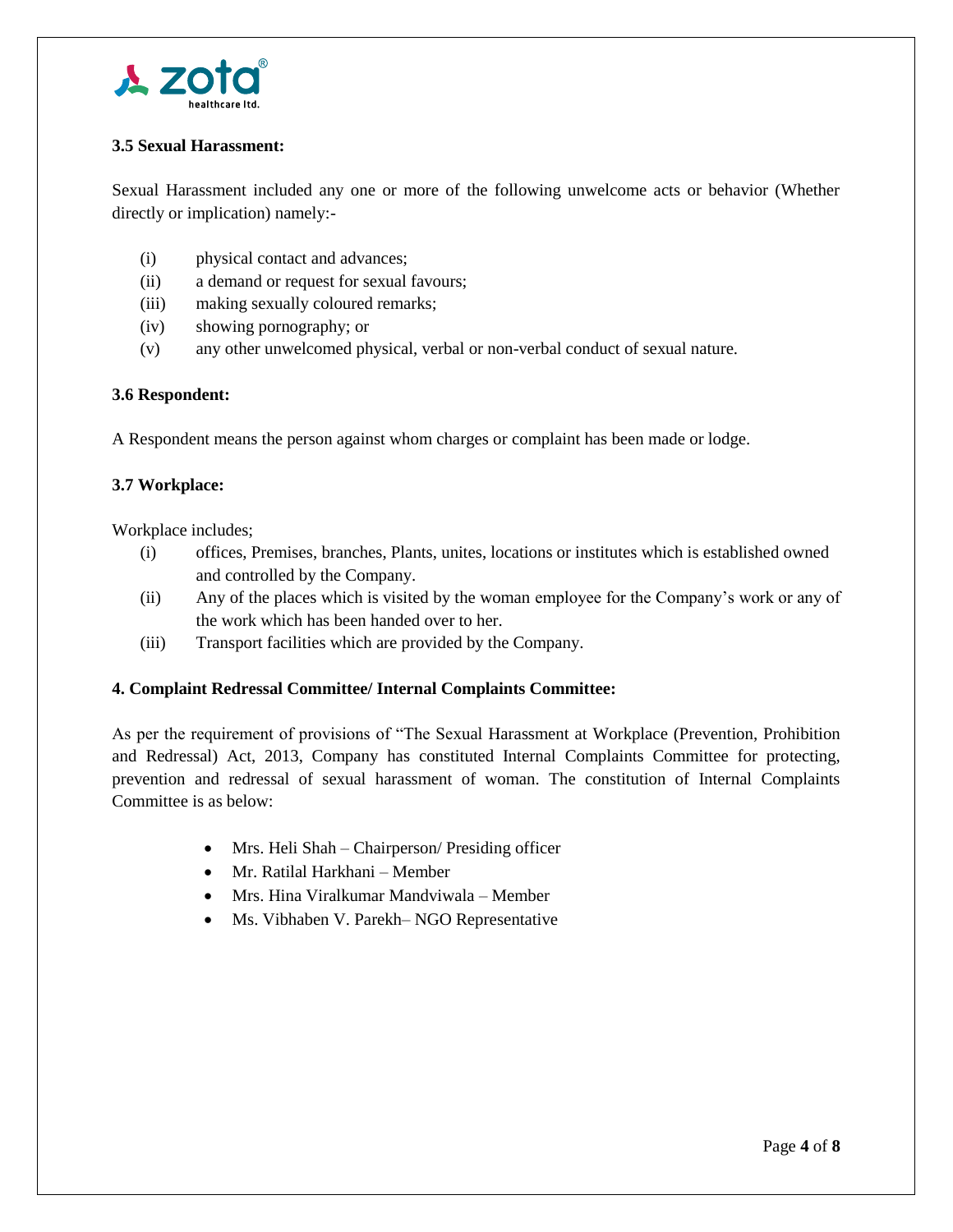

### **5. Redressal Process:**

- 5.1 Any aggrieved woman can make a complaint in writing, a complaint of Sexual Harassment to the Internal Complaints Committee (ICC), with in a period of three months form the date of incident and in case of series of incidents, within a period of three months from the date of last incident. The ICC, may extended the time limit to further three months, if aggrieved person requested in writing to the ICC and satisfied that the circumstances were such which prevented the woman from filing a complaint within the said period.
- 5.2 When aggrieved woman is unable to make a complaint on account of her physical or mental incapacity or death or otherwise then following person can lodge complaint on behalf of her:
	- her legal heir
	- her friends/ relatives
	- any other person who has knowledge of the incident, with the consent of an aggrieved woman
	- any officer of the National or State Woman Commission
- 5.3 An aggrieved woman can lodge complaint in writing as per **Annexure 1** to this policy. After filing the required details an aggrieved woman can submit the complaint to member of ICC or representative of particular location or can submit electronically by sending e-mail on **info@zotahealthcare.com**, any oral complaint cannot be accepted under this policy. The Complainant shall submit four copies of the complaint along with supporting documents and details of the alleged incident(s), the name of the Respondent and names and addresses of the witnesses, if any.
- 5.4 The committee will maintain records of the complaints received and keep the identity of complainant confidential.
- 5.5 The Committee shall hold meeting and start inquiry into the complaint within Seven days from the receipt of complaint. At the first meeting Committee members shall hear the Complainant and record her allegations. The Complainant can also submit supporting evidence in regards to her complaint to the Committee.
- 5.6 After recording statement of Complainant Committee will called the person against whom complaint is made and opportunity of being heard is being given to the respondent.
- 5.7 After hearing both the Complainant and Respondent if the complaint does not fall under the Sexual Harassment as define aforesaid, the same will be disposed. If Committee is found that complaint is false then appropriate disciplinary action will be taken against the Complainant as decided by the management.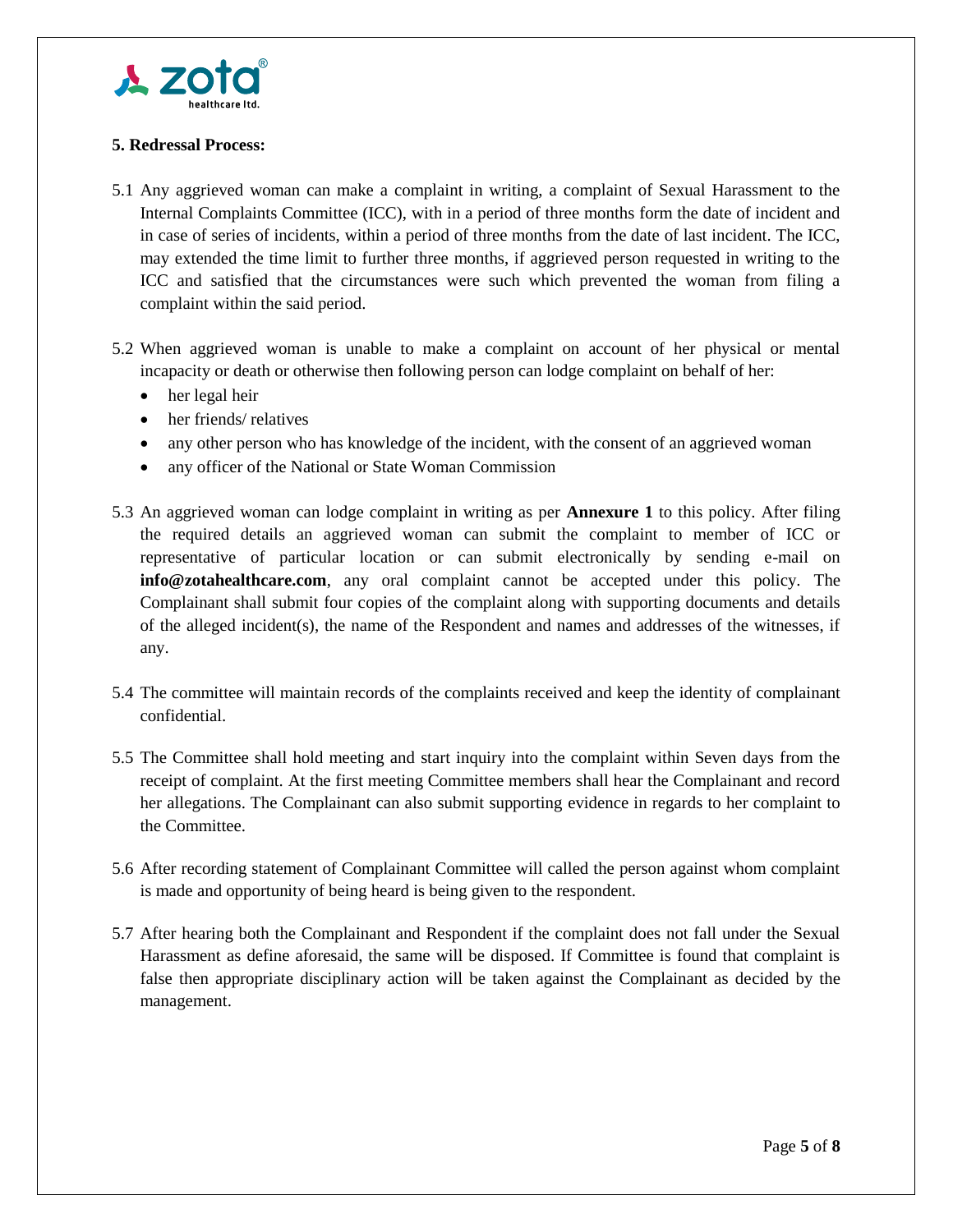

#### **6. Inquiry:**

- 6.1 After receiving complaint and recording statement and evidence from the Complainant Committee would start inquiry and communicate the same to the person against whom the complaint is lodge.
- 6.2 Copy of the allegations shall be forwarded to the person against whom complaint is made.
- 6.3 The Complainant or the person against whom complaint is made if desires to call any witness in the particular case then they can request the same to the Committee in writing.
- 6.4 The Complainant or the person against whom complaint is made is wishes or desired to place any documentary evidence in the case then they have to provide original copy of the said document to the Committee.
- 6.5 The Committee shall call upon the witness as requested by the complainant and respondent.
- 6.6 During the inquiry Committee shall keep in view that reasonable opportunity of being hear is given to both the parties i.e. complainant and the person against whom the complaint is made.
- 6.7 Committee shall complete the inquiry within the period of three months and submit its report and recommendation to the Head HR of ZOTA HEALTH CARE LIMITED within ten days of completion of inquiry. Inquiry report shall also be communicated to both complainant and the person against whom complaint is made.
- 6.8 Head HR will take necessary actions as recommended by the Committee or as per the guidelines issued by the Supreme Court of India or as per the provisions of The Sexual Harassment at Workplace (Prevention, Prohibition and Redressal) Act, 2013.

#### **7. Penal Provisions:**

- 7.1 If the Committee finds that Complaint which is made is under the preview of Indian Penal Code then Committee will record the said fact in its report and management of the Company will lodge the Police Complaint in this regard for further proceeding.
- 7.2 ICC Committee may recommend the disciplinary action under The Sexual Harassment at Workplace (Prevention, Prohibition and Redressal) Act, 2013 against the person against whom the complaint is made, if the said person is found guilty in the proceeding. Apart from this Management of the Company may take additional actions as may arise under the Indian Penal Code.
- 7.3 Section 354A of the Indian Penal Code (IPC) deals with Sexual Harassment. Any case falls under this section is cognizable offence that means police officer can arrest the accused person without a warrant and start inquiry into the case.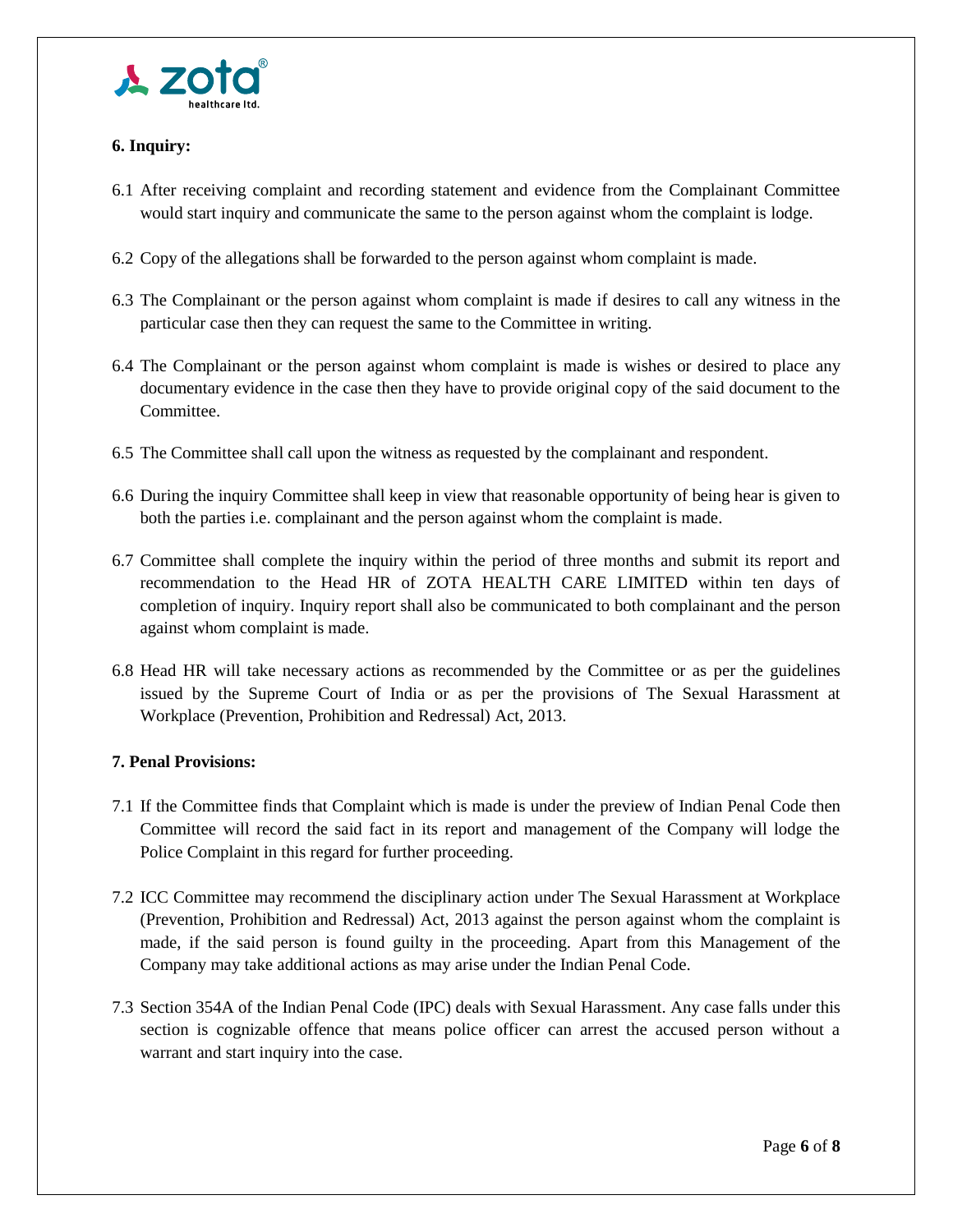

Any man commits any of the following acts shall be guilty of Sexual Harassment.

- i) Physical contact and advances involving unwelcome and explicit sexual overtures or
- ii) A demand or request for sexual favoursor
- iii) Showing pornography against the will of a woman of
- iv) Making sexually coloured remarks

Any man who commits offence of Sexual Harassment as described aforesaid in clause (i) or clause (ii) or clause (iii) and found guilty for the same shall be punished with rigorous imprisonment for a term which may extended to three years, or with fine, or both.

Any man who commits offence of Sexual Harassment as described aforesaid in clause (iv) shall be punishable with imprisonment of which may extended to one year, or with fine, or with both.

Apart from above, acts of Sexual Harassment may also constitute other offenses under IPC including Section 354 (assault or criminal force to women with intent to outrage her modestly), Section 354C (Voyeurism), Section 354D (Stalking), Section 375 and 376 (Rape) and Section 509 (word, restore or act intended to insult the modesty of a woman).

#### **8. Reporting:**

The Company shall give the details of the number of complaint received by the ICC under Sexual Harassment Act, 2013 in the Annual Report of the Company.